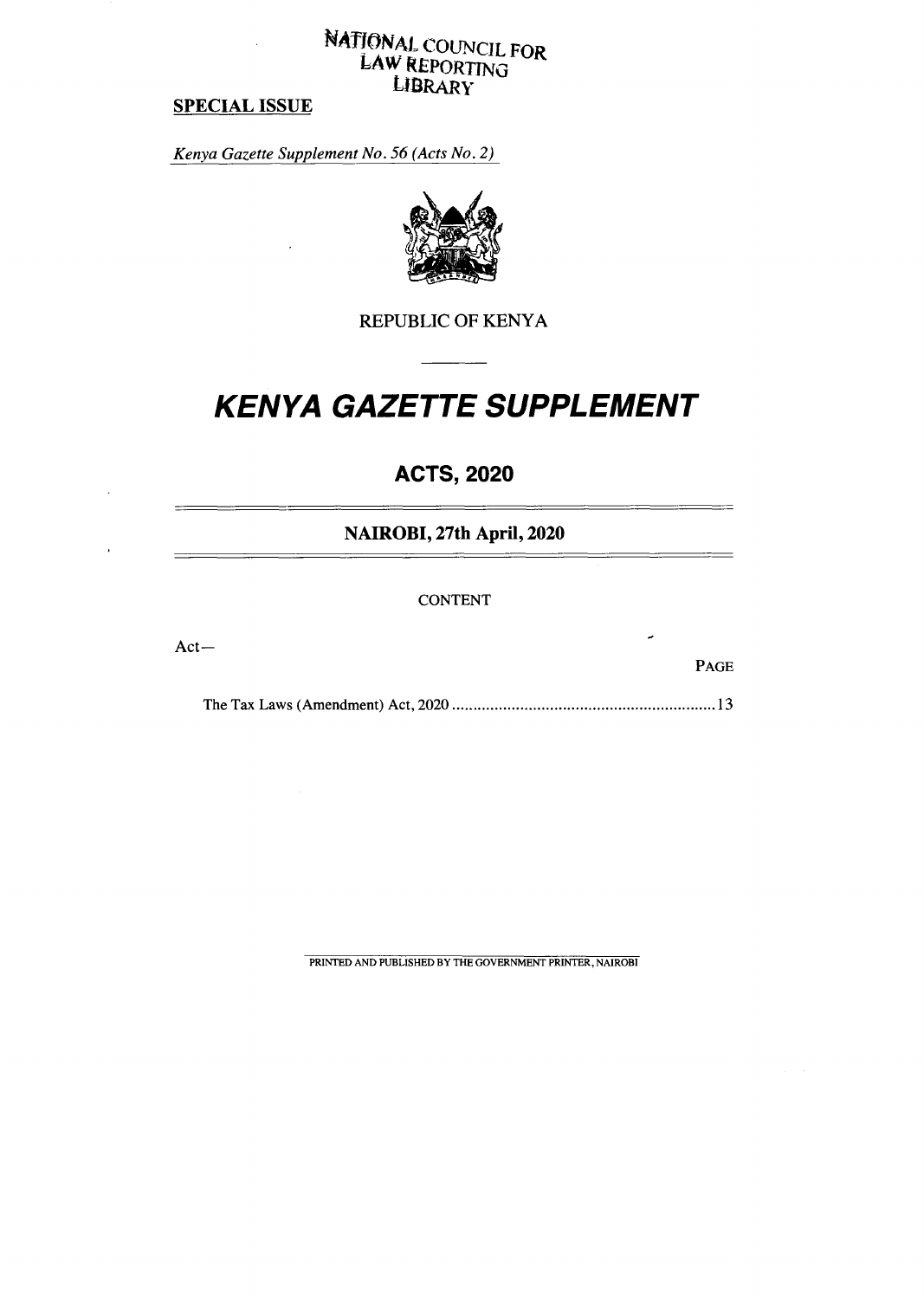### **THE TAX LAWS (AMENDMENT) ACT, 2020**

### **No. 2 of 2020**

*Date of Assent: 25th April, 2020* 

*Date of Commencement: See Section 1* 

### **AN ACT of Parliament to make amendments to tax related laws**

### **ENACTED** by the Parliament of Kenya, as follows —

**1.** This Act may be cited as the Tax Laws (Amendment) Act, 2020 and shall come into operation —

- (a) in the case of the amendment to section 5(2) of the Value Added Tax Act, 2013, on the 15th day of the next month following assent; and
- (b) tor all other provisions of the Act, on the date of assent.

**2.** The several laws specified in the first column of the Schedule are amended in the provisions specified in the second column thereof, in the manner specified in the third column.

### **SCHEDULE**

| Written Law Provision               |     | Amendment                                                                                               |
|-------------------------------------|-----|---------------------------------------------------------------------------------------------------------|
| The Income<br>Tax Act<br>(Cap. 470) | s.2 | Delete the definition of "qualifying interest" and<br>substitute therefor the following new definition— |
|                                     |     | "qualifying interest" means the aggregate interest                                                      |

qualifying interest" means the aggregate interest, discount or original issue discount receivable by a resident individual in any year of income:

Provided that—

- (a) interest earned on an account held jointly by a husband and wife shall be deemed to be qualifying interest; and
- (b) in the case of housing bonds, the aggregate amount of interest shall not exceed three hundred thousand shillings.

 $s.10(1)$  Insert the following new paragraph immediately after paragraph (j)—

Short title and commencement.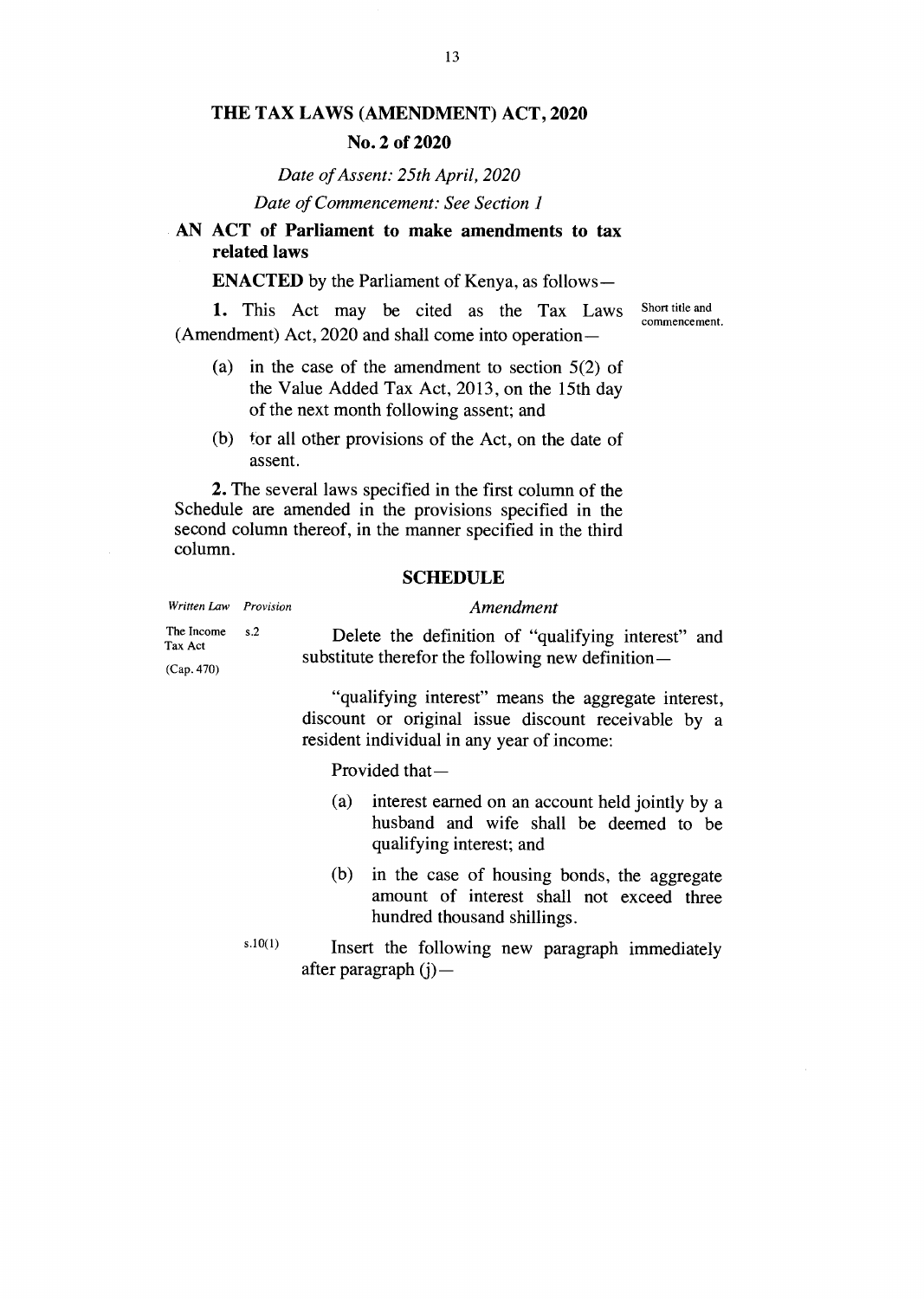### No. 2 *Tax Laws (Amendment)* 2020

- (k) sales promotion, marketing, advertising services, and transportation of goods (excluding air and shipping transport services.
- $s. 12C(1)$  Delete subsection (1) and substitute therefor the following new subsection —

(1) Notwithstanding any other provision of this Act, a tax to be known as turnover tax shall be payable by any resident person whose turnover from business is more than one million shillings but does not exceed or is not expected to exceed fifty million shillings during any year of income.

- (3) Delete paragraph (c)
- (5) Delete
- (6) Delete
- 15(2) (ab) Delete
- 
- 34(2) Delete paragraph (o) and substitute therefor the following paragraphs —
	- (o) insurance or reinsurance premium, except insurance or reinsurance premium paid in respect of aviation insurance; or
	- (P) sales promotion, marketing, advertising services, and transportation of goods (excluding air and shipping transport services.

35(1) Insert the following new paragraph immediately after paragraph (n)—

> (o) sales promotion, marketing, advertising<br>services, and transportation of goods transportation of goods (excluding air and shipping transport services.

s.133. Insert the following new sub-section immediately after sub-section  $(5)$ —

> (6) Notwithstanding the repeal of the Second Schedule, the provisions of paragraph 24 E of the repealed Schedule shall continue to be in force until 31st December, 2021.

First Delete Schedule, Part A, paragraph 4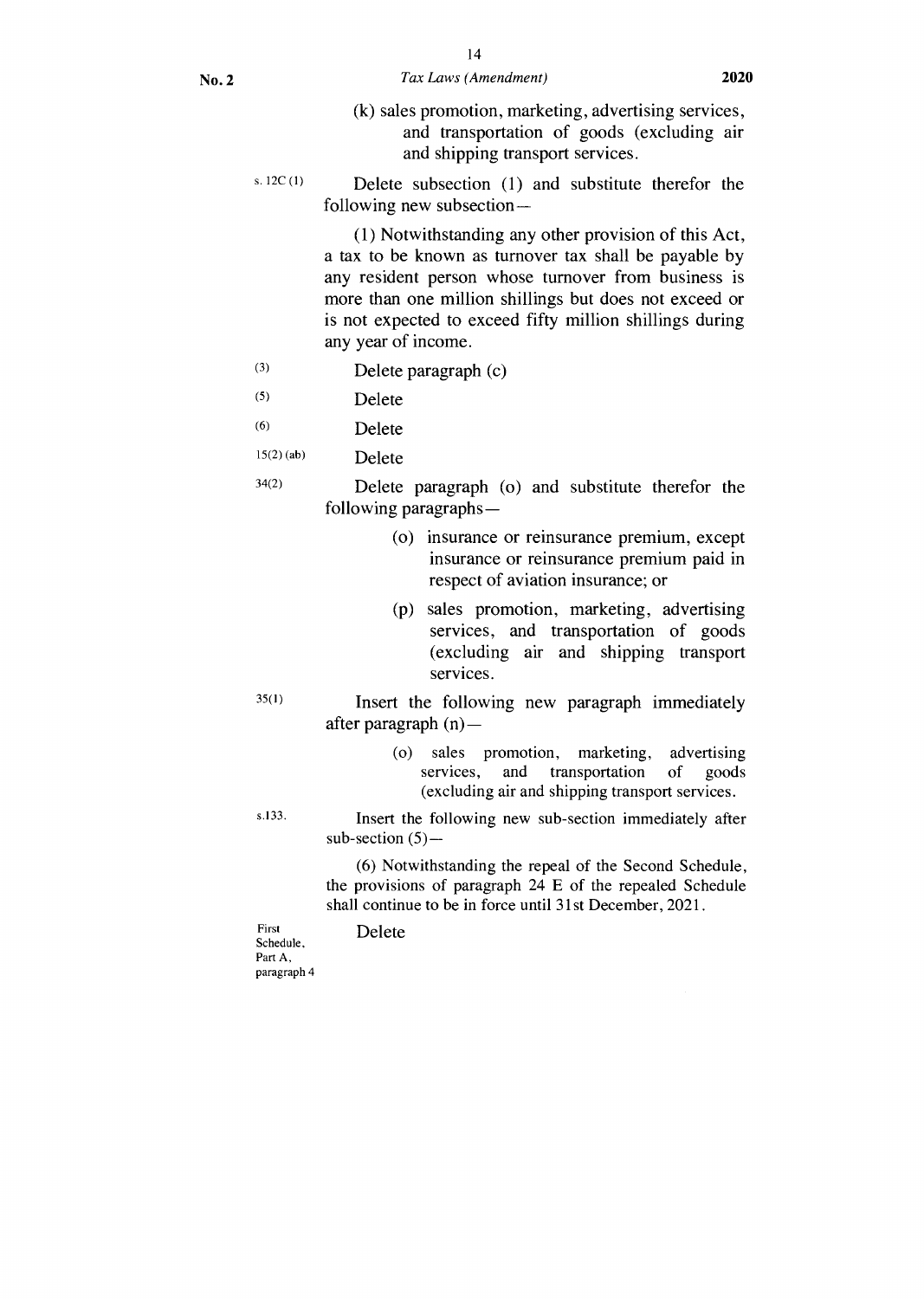### *Tax Laws (Amendment)*

| Paragraph 7        | Delete                                                                          |
|--------------------|---------------------------------------------------------------------------------|
| Paragraph 9        | Delete                                                                          |
| Paragraph 18       | Delete                                                                          |
| Paragraph 25       | Delete                                                                          |
| Paragraph 28       | Delete                                                                          |
| Paragraph 29       | Delete                                                                          |
| Paragraph 30       | Delete                                                                          |
| Paragraph 31       | Delete                                                                          |
| Paragraph 32       | Delete                                                                          |
| Paragraph 33       | Delete                                                                          |
| Paragraph 34       | Delete                                                                          |
| Paragraph 36       | Delete sub-paragraphs $(a)$ , $(b)$ and $(e)$ .                                 |
| Paragraph 40       | Delete                                                                          |
| Paragraph 41       | Delete                                                                          |
| Paragraph 46       | Delete                                                                          |
| Paragraph 47       | Delete                                                                          |
| Paragraph 52       | Delete                                                                          |
| Paragraph 55       | Delete                                                                          |
| Paragraph 56       | Delete                                                                          |
| Part II            | Repeal                                                                          |
| Second<br>Schedule | Repeal the Second Schedule and replace therefor<br>the following new paragraph— |

### **SECOND SCHEDULE**

### **(Sections 4, 5 and 15)**

### **INVESTMENT ALLOWANCE**

Deduction of investment allowance.

1. Where a person incurs capital expenditure in respect of an item listed in the first column of the table, an investment allowance may be deducted in computing the gains or profits of that person at the corresponding rate specified in the second column, for each year of income—

 $\epsilon$  $\mathbb{R}^2$ 

 $\bar{\mathcal{A}}$ 

**2020**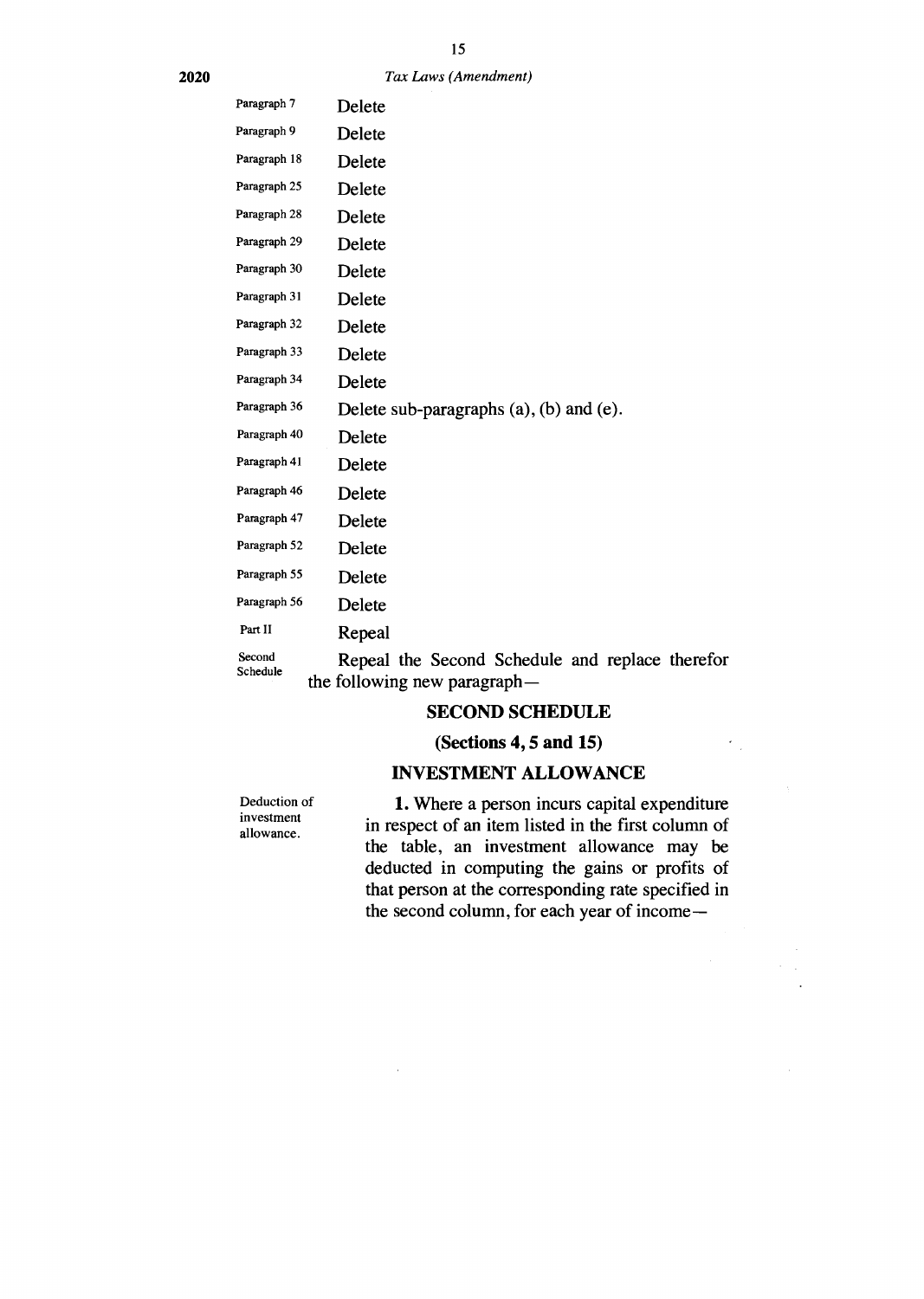### No. 2 *Tax Laws (Amendment)* 2020

*Capital expenditure Rate of Investment incurred on: Allowance*  (a) Buildings— (i) Hotel building (ii) Building used for manufacture (iii) Hospital 50% in the first year of use 50% in the first year of use 50% in the first year

| $\left( -1 \right)$ $-1 \right)$<br>buildings | of use                   |
|-----------------------------------------------|--------------------------|
| $(iv)$ Detroleum or gas                       | $50\%$ in the first year |

|                    | $(1v)$ retroleum or gas $30\%$ in the first year |
|--------------------|--------------------------------------------------|
| storage facilities | of use                                           |

| (v) Residual value to<br>item $(a)$ $(i)$<br>to<br>(a)(iv) | $25\%$ per year, on<br>reducing balance |
|------------------------------------------------------------|-----------------------------------------|
|                                                            |                                         |

| (vi) Educational                   |  |                     |  |
|------------------------------------|--|---------------------|--|
| buildings                          |  | $10\%$ per year, on |  |
| including student reducing balance |  |                     |  |
| hostels                            |  |                     |  |

| (vii) Commercial |  | $10\%$ per year, on |  |
|------------------|--|---------------------|--|
| building         |  | reducing balance    |  |

# (b) Machinery —

|                        | (i) Machinery used $50\%$ in the first year |
|------------------------|---------------------------------------------|
| for manufacture of use |                                             |
| アナナシュー ママー しょうせい       | $\sim$ $\sim$ $\sim$ $\sim$                 |

| (ii) Hospital | 50% in the first year |
|---------------|-----------------------|
| equipment     | of use                |

(iii) Ships or aircrafts 50% in the first year of use

(iv) Residual value items (b) (i) to  $(b)(iii)$ 25% per year, on reducing balance

(v) Motor vehicles and heavy earth moving equipment 25% per year, on reducing balance

(vi) Computer and peripheral computer hardware and 25% per year, on reducing balance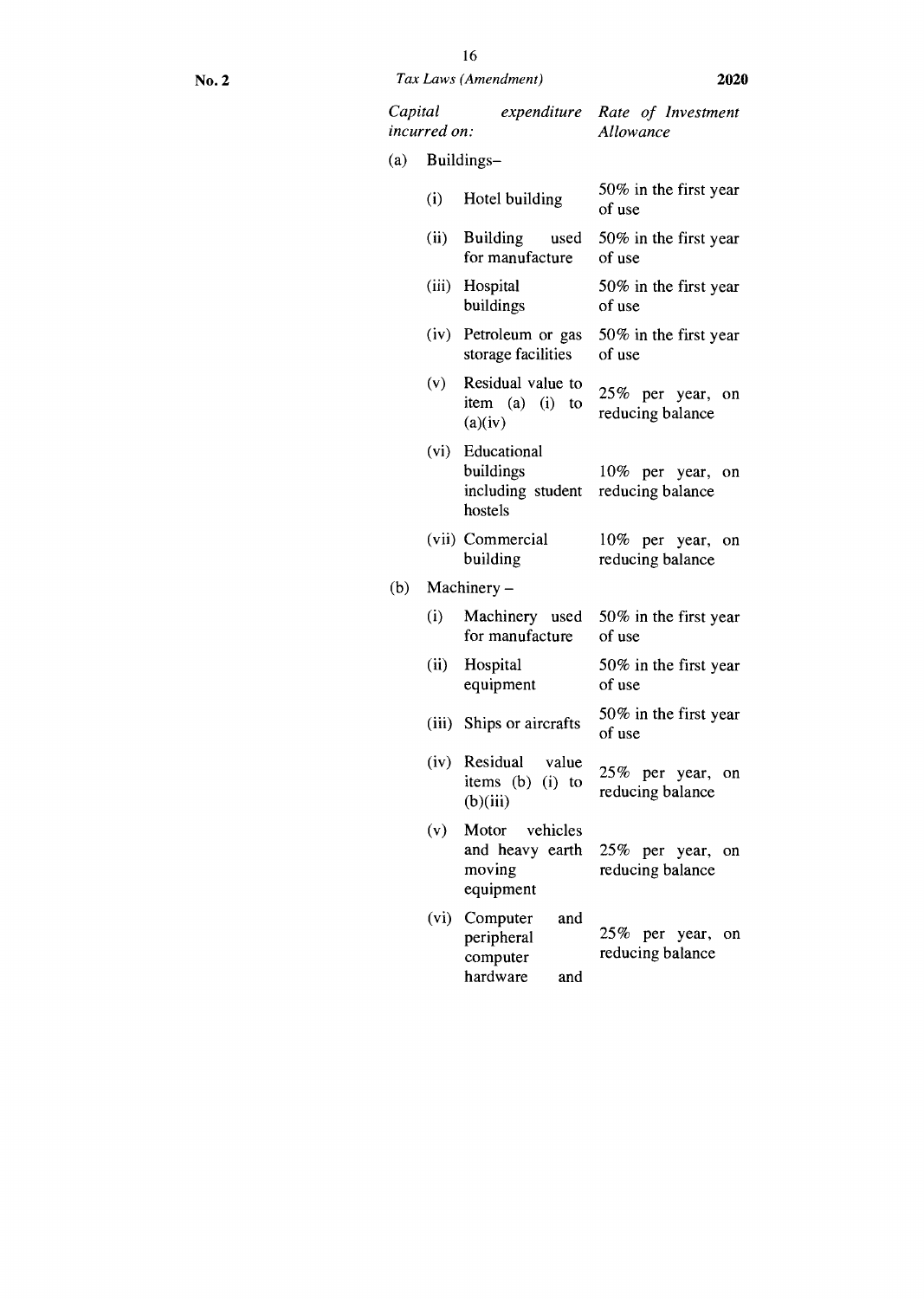|                         | software,<br>calculators,<br>copiers<br>and<br>duplicating<br>machines                                                                           |                                                                             |
|-------------------------|--------------------------------------------------------------------------------------------------------------------------------------------------|-----------------------------------------------------------------------------|
| (vii)                   | Furniture<br>and<br>fittings                                                                                                                     | 10% per year,<br>on<br>reducing balance                                     |
| (viii)                  | Telecommunicat<br>ions equipment                                                                                                                 | 10% per year, on<br>reducing balance                                        |
|                         | (ix) Filming<br>equipment by a<br>local<br>film<br>producer<br>licensed by the<br>Cabinet<br>Secretary<br>responsible<br>for<br>filming          | $25\%$ per year,<br>on<br>reducing balance                                  |
| (x)                     | Machinery used<br>undertake<br>to<br>operations under<br>a<br>prospecting<br>right                                                               | 50% in the first year<br>of use and 25% per<br>year, on reducing<br>balance |
| $(x_i)$                 | Machinery used<br>undertake<br>tο<br>exploration<br>operations under<br>a mining right                                                           | 50% in the first year<br>of use and 25 per<br>year, on reducing<br>balance  |
| (xii)                   | Other machinery                                                                                                                                  | 10% per year, on<br>reducing balance                                        |
| $\left( c\right)$<br>by | Purchase<br><b>or</b><br>an<br>acquisition<br>- of<br>an<br>indefeasible right to<br>use fibre optic cable<br>a<br>telecommunication<br>operator | $10\%$<br>per year, on<br>reducing balance                                  |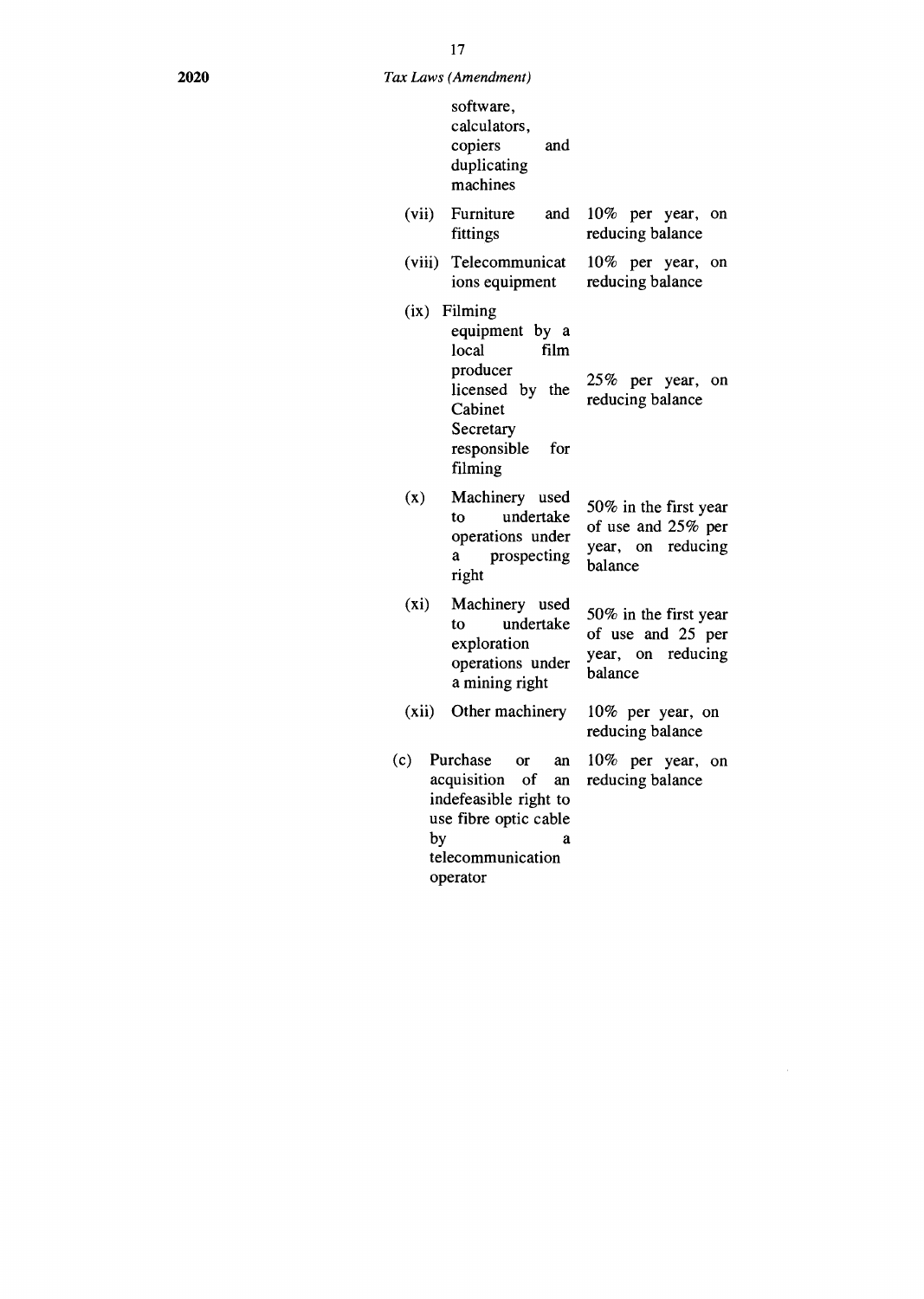(d) Farmworks 50% in the first year

of use and 25% per year, on reducing balance

Provided that-

- (a) in the case of change of user of a<br>building, the deduction shall be building, the deduction shall restricted to the residual value or unclaimed amount at the applicable rate;
- (b) in respect of a hotel, educational or hospital building, the building shall be licensed by the competent authority; and
- (c) "building used for manufacture" includes any structure or civil works deemed to be part of a building where the structure or civil works relates or contributes to the use of the building;
- (d) "commercial building" includes—
	- (i) a building used as an office, shop, showroom, godown, storehouse, or warehouse used for storage of raw materials for manufacture of finished or semi-finished goods; or
	- (ii) civil works relating to water or electric power undertaking, but does not include an undertaking not carried on by way of trade;
- (e) "machinery used for manufacture" means machinery used directly in the process of manufacture, and includes machinery used for the following ancillary purposes —
	- (i) generation, transformation and distribution of electricity;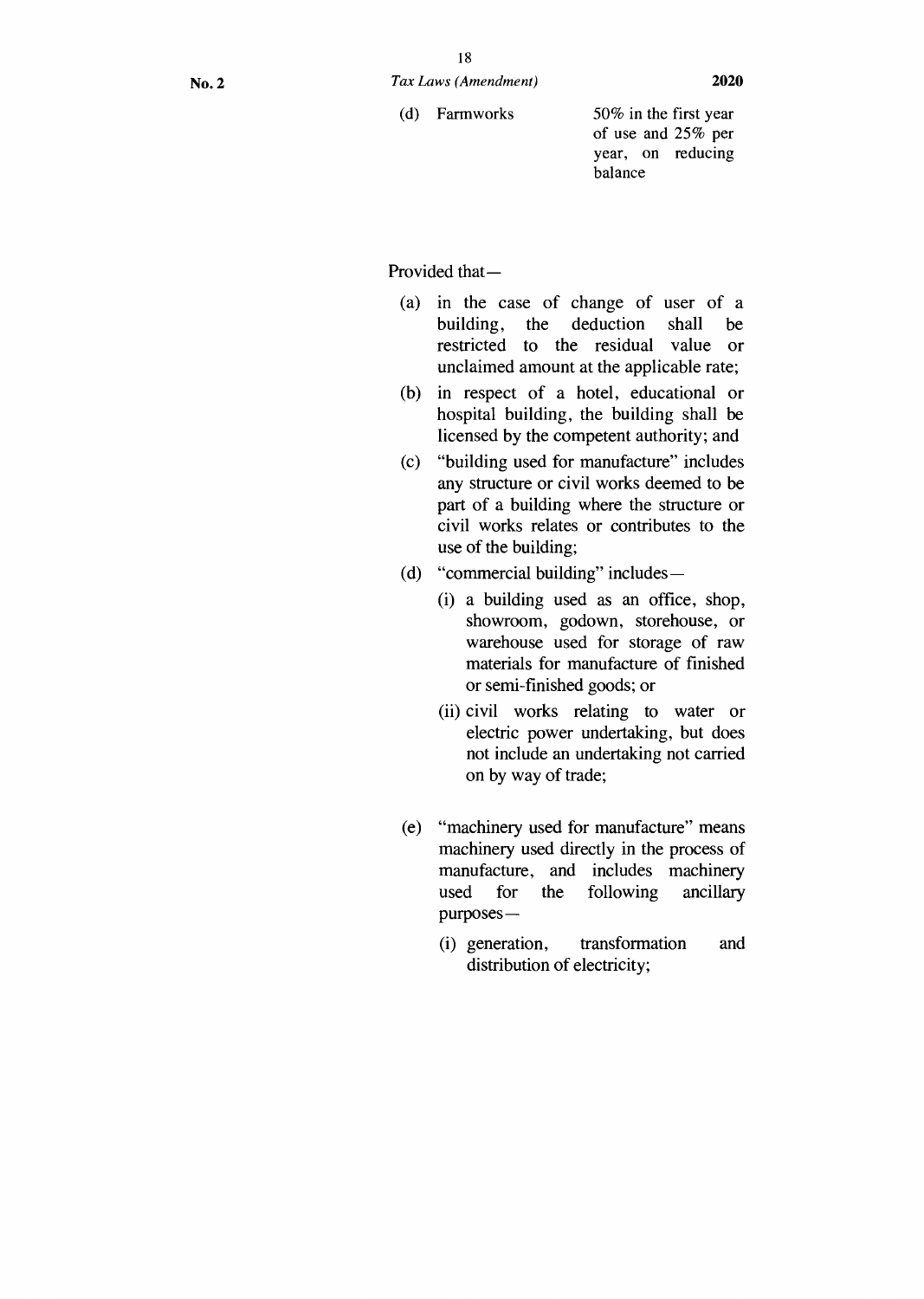### **2020** *Tax Laws (Amendment)*

- (ii) clean-up and disposal of effluents and other waste products;
- (iii) reduction of environmental damage;
- (iv) water supply or disposal;
- (v) maintenance of the machinery; or
- (vi) scientific research and development;
- (f) "manufacture" means the making, including packaging, of goods from raw or semi-finished goods, or the generation of electrical energy for supply to the national grid, or the transformation and distribution of electricity through the national grid, but does not include design, storage, transport, administration or any other ancillary activity;

Calculation 2. The written down or residual value of each item referred to in paragraph 1 shall be calculated separately, and shall be the balance of capital expenditure taking into account the sale of the item after deducting investment allowance.

Treatment of excess or deficit of realised amounts.

of written down or residual value.

> 3. Where the amount realised from the sale of an item referred to in paragraph 1 exceeds the written down or residual value, the excess shall be treated as a trading receipt or, conversely, a trading loss for the year of income.

Balancing charge or deduction on cessation of business.

4. (1) Where an investment allowance has been deducted under paragraph 1 in computing the gains or profits of a person and that person ceases to carry on business for the purposes of which the item was used and the item ceases to be owned by him, a balancing charge or balancing deduction shall be made or allowed for the year of income in which he ceased to carry on business.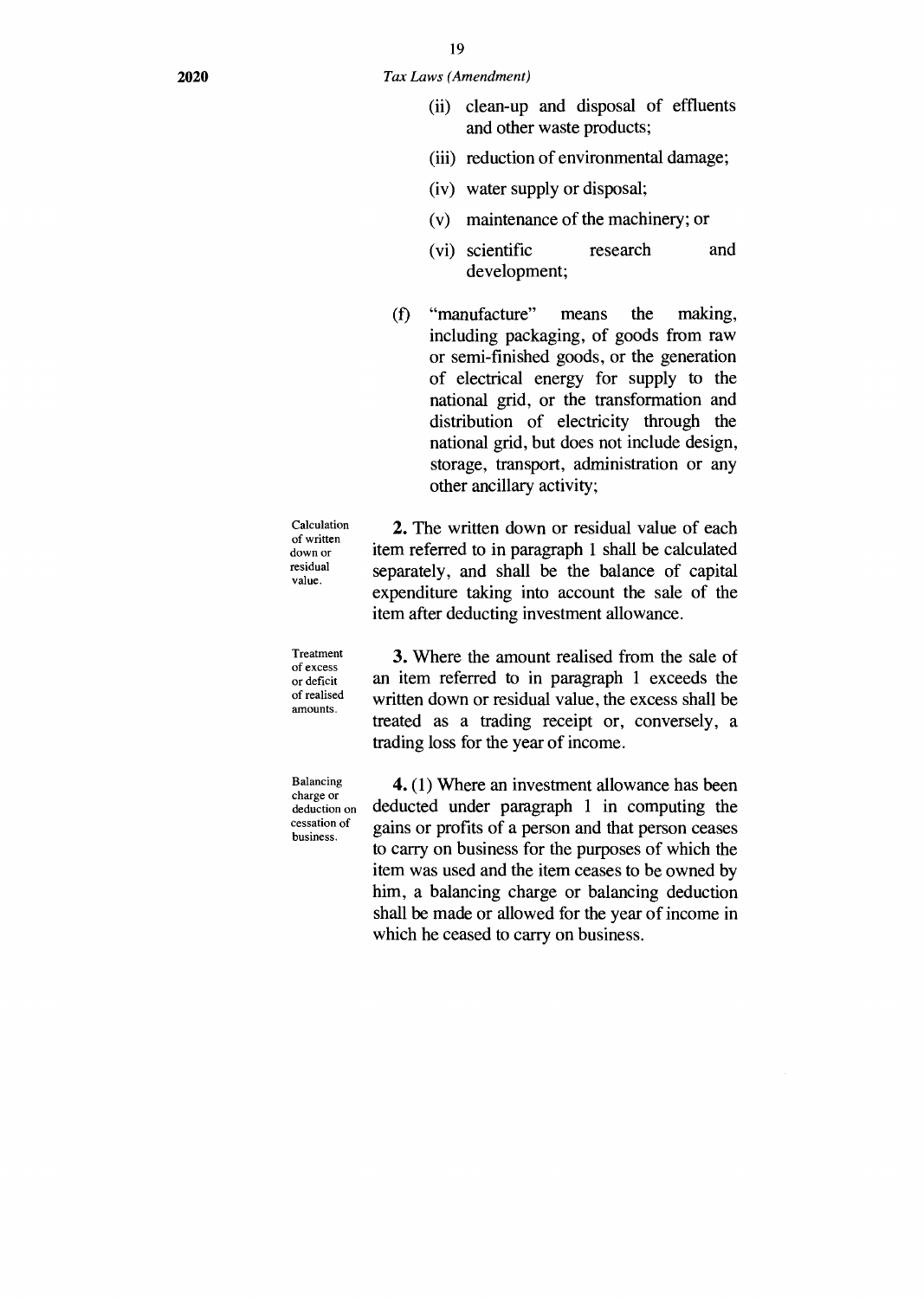(2) Where the person referred to in subparagraph (1) is a partnership, the person shall be deemed to have ceased to carry on business only when all the partners cease to carry on that business.

(3) Where the items are sold by a liquidator of a company, the balancing charge or balancing deduction shall be made or allowed in the year of income in which the winding up commenced.

(4) Where on cessation of a business, a balancing charge or balancing deduction is to be made or allowed under this paragraph and —

- (a) the consideration received exceeds the residual value at the time of cessation, the balancing charge shall be the excess amount or, where the residual value is nil, the consideration received; or
- (b) a consideration is not received by the person who owns the items, or the residual value at the time of the cessation exceeds the consideration received, the balancing deduction shall be the residual value at the time of cessation, or the excess thereof over the consideration received.

Determination **5.** Where an item is brought into use for a of market value<br>of items used business without being purchased or ceases in a business. permanently to be used without being sold, it shall be deemed to have been purchased or sold, and the cost or amount realized shall be deemed to be the market value.

On capital

Restriction **6.** (1) Where capital expenditure exceeding expenditure on three million shillings is incurred on a motor motor vehicle, other than a commercial vehicle, that capital expenditure shall be restricted to three million shillings.

> (2) Where the motor vehicle referred to in subparagraph (1) is sold, the sale price shall be deemed to be the proportion of the proceeds of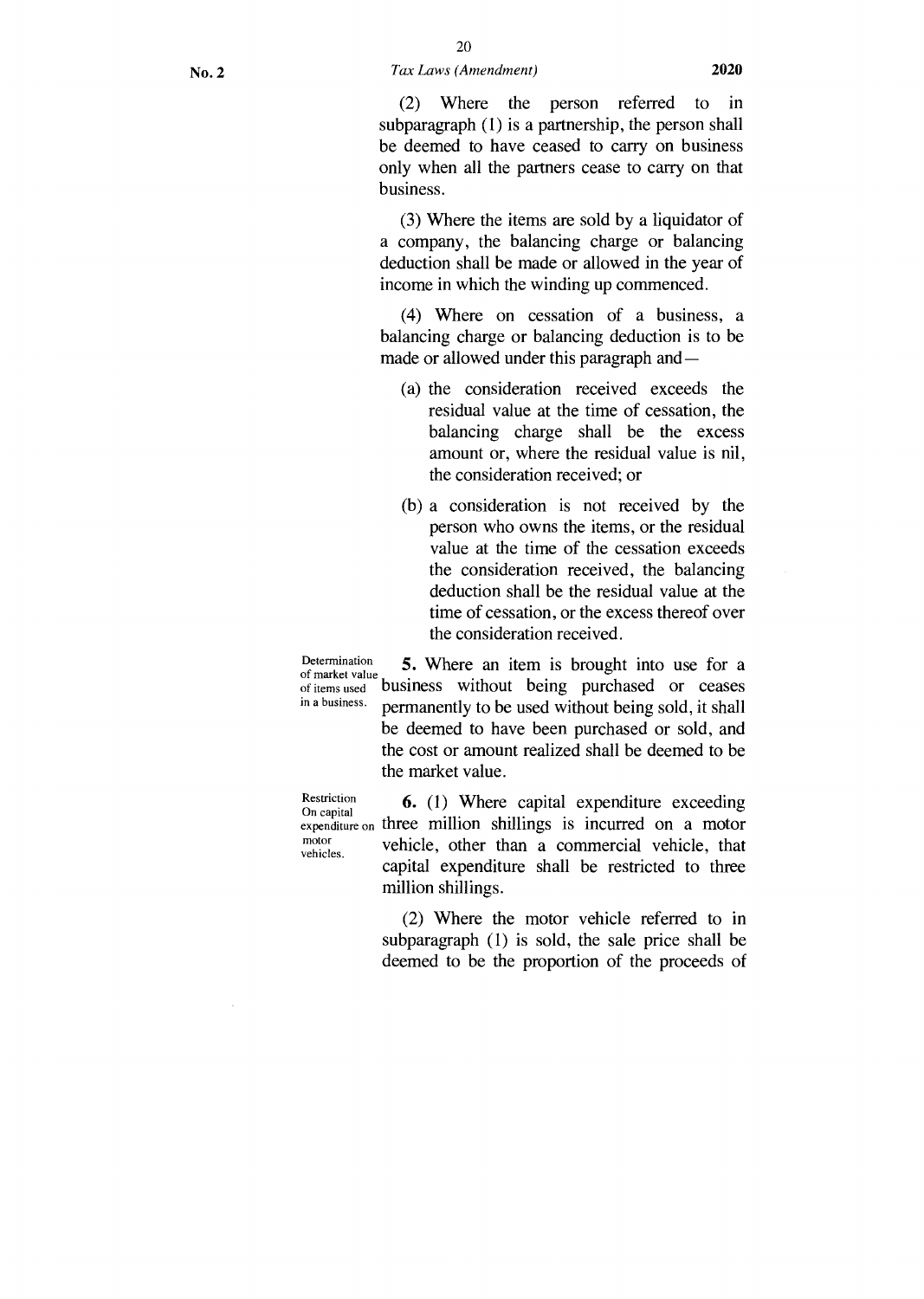sale, having regard to the original purchase price and three million shillings.

Limitation on **7.** Capital expenditure incurred on the capital  $\frac{1}{\text{expending}}$  construction of a building does not include capital buildings. expenditure on the acquisition of, or of rights in or over, land.

Ascertainment **8.** (1) Where a building is used partly for expenditure on purposes other than the purposes specified in<br>buildings. paragraph 1 the capital expenditure on which the paragraph 1, the capital expenditure on which the deduction in respect of the building is calculated shall be the expenditure attributable to that portion of the building which is used for those purposes, but where the expenditure attributable exceeds ninety per cent of the total expenditure incurred on the construction of the building the whole building shall be treated as used for the specified purposes.

> (2) Where an existing building is extended by further construction, the extension shall be treated as a separate building.

> (3) Where capital expenditure is incurred on the construction of a building and before that building is used it is sold, the seller shall not be allowed a deduction.

> (4) Where a person purchases the building referred to in subparagraph (3), that person shall be deemed to have incurred capital expenditure on its construction equal to the capital expenditure actually incurred on its construction or to the amount paid by him, whichever is lesser.

> (5) Where the building referred to in subparagraph (3) is sold more than once before it is used, subparagraph (4) shall apply but only in relation to the last sale.

> (6) Where a building referred to in subparagraph (3) is sold by a person carrying on a business of construction for sale, the qualifying

of capital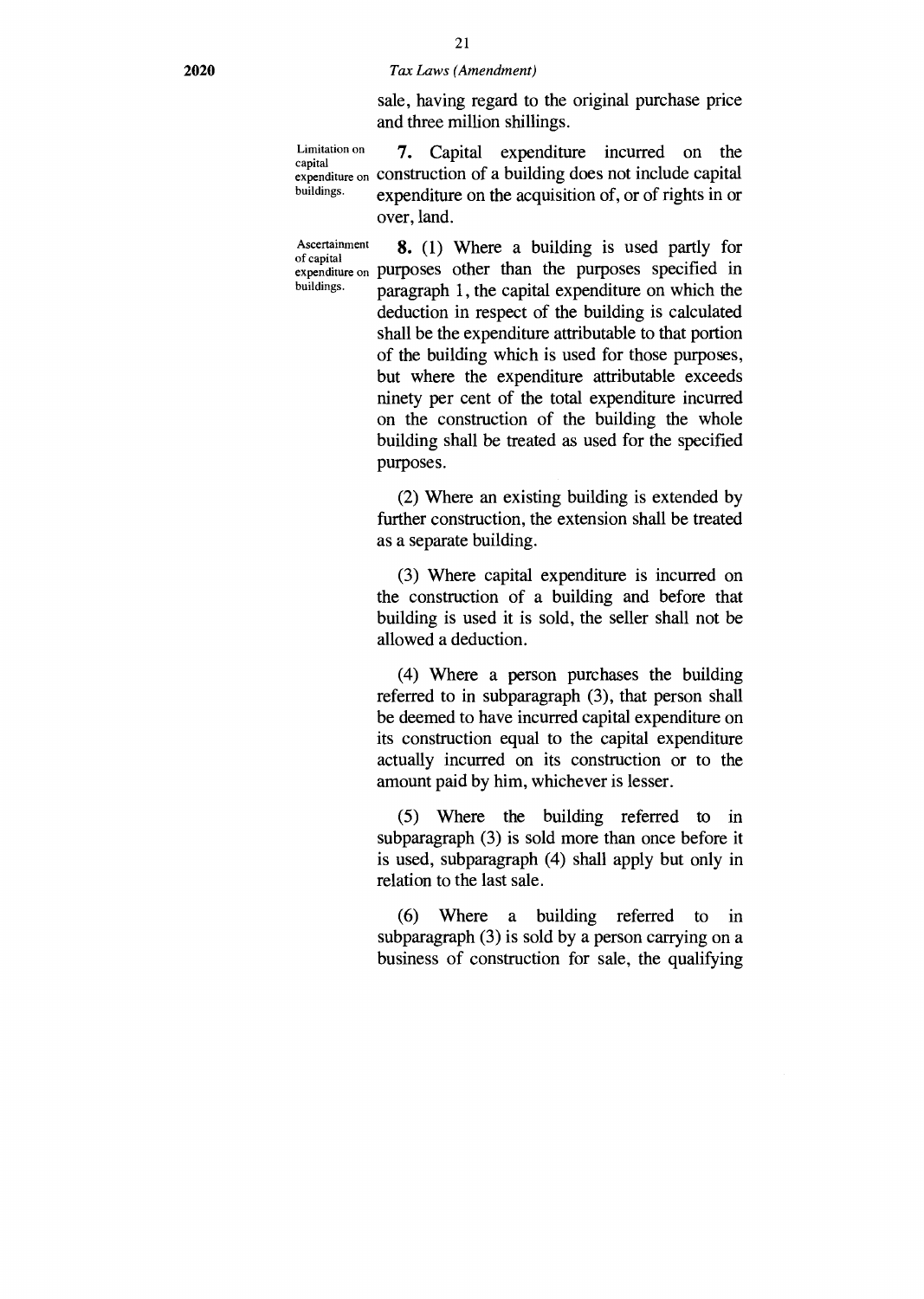capital expenditure shall be the price paid on the sale.

Expenditure incurred for a person. **9.** Any expenditure incurred on behalf of a person by another person, shall not qualify for deduction under this Schedule.

Third Schedule Head A Delete the words "sixteen thousand eight and ninetysix" appearing in paragraph 1 and substitute therefor the words "twenty-eight thousand eight hundred".

Head B (Rates of Tax)

Deleting item 1 and 1 A of Head B (Rates of Tax) and substituting therefor the following new items-

1. The individual rates of tax shall be *—* 

*Rate in each shilling* 

| On the first Shs. 288,000           | 10% |
|-------------------------------------|-----|
| On the next Shs.200,000             | 15% |
| On the next Shs. 200,000            | 20% |
| On all income above Shs.<br>688,000 | 25% |

1A. The wife's employment, wife's professional and wife's self-employment income rates of tax shall be *—* 

|                                                                            | Rate in each shilling |
|----------------------------------------------------------------------------|-----------------------|
| On the first Shs. 288,000                                                  | 10%                   |
| On the next Shs. 200,000                                                   | 15%                   |
| On the next Shs. 200,000                                                   | 20%                   |
| On all income above Shs.<br>688,000                                        | 25%                   |
| Insert the following new item (viii) immediately after<br>$item (vii)$ -   |                       |
| (viii) For the year of income 2020<br>and each subsequent year of<br>mcome | 5.00                  |

Paragraph Delete 2(c)

Paragraph 2(a)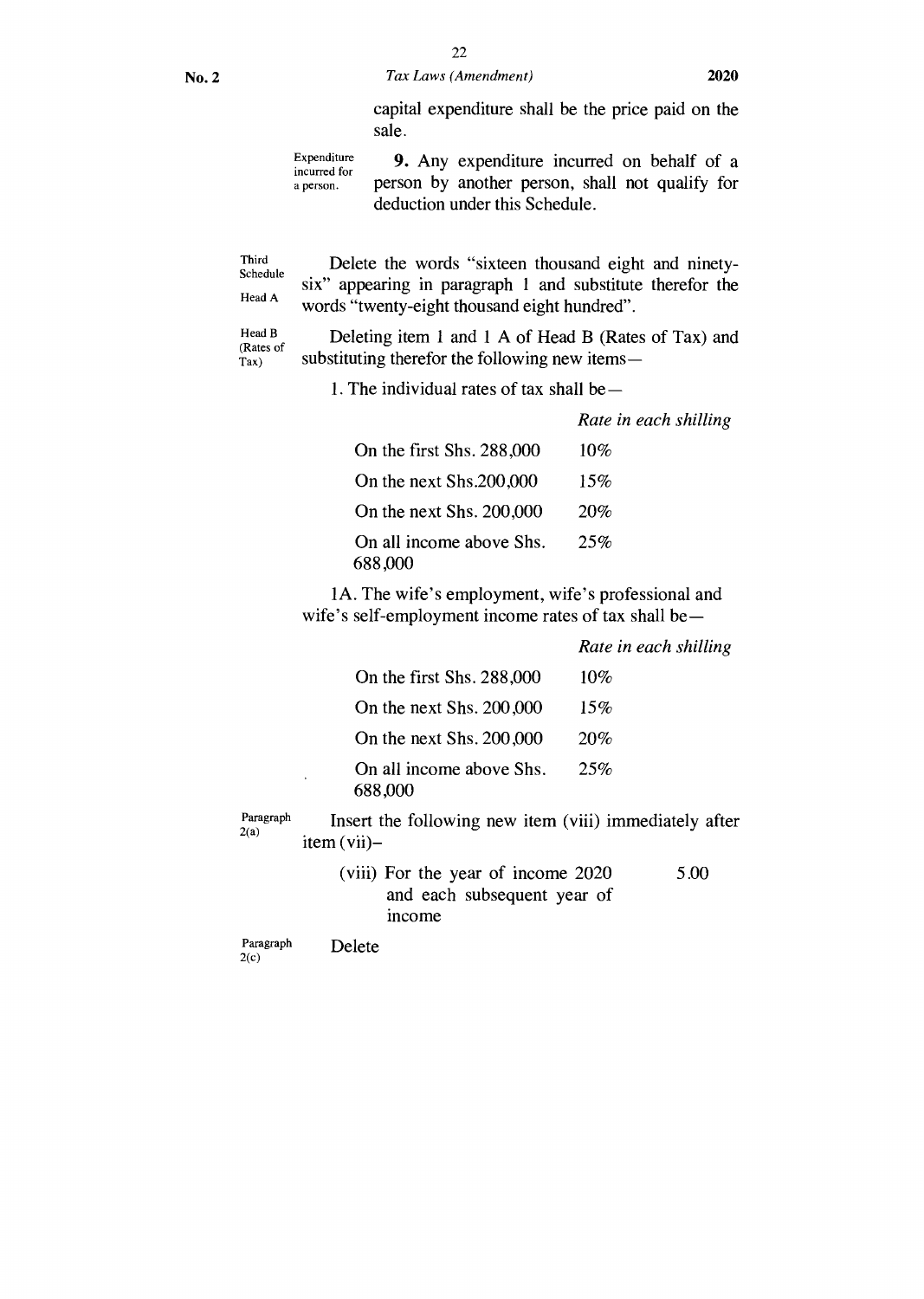**23 2020** *Tax Laws (Amendment)* 

| Paragraph<br>2(d)    | Delete                                              |
|----------------------|-----------------------------------------------------|
| Paragraph<br>2(e)    | Delete                                              |
| Paragraph<br>2(g)(i) | Delete                                              |
| Paragraph<br>2(k)    | Delete                                              |
| Paragraph<br>2(1)    | ٠<br>Delete                                         |
| New                  | Insert a new subparagraph after subparagraph (a) as |
|                      | follows —                                           |

(m) in respect of a company engaged in business under a special operating framework arrangement with the Government, the rate of tax specified in the Agreement shall continue to apply for the unexpired period as provided under the Agreement.

Paragraph Delete the word "ten" and substitute therefor the word  $3(d)$ "fifteen".

Paragraph Insert the words "or reinsurance" immediately after  $3(p)$ the word "insurance".

Paragraph 3 Insert the following sub-paragraph after paragraph  $(p)$  —

> (q) in the case of sales promotion, marketing, advertising services, and transportation of goods (excluding air and shipping transport services twenty percent of the gross amount;

> > Provided that with regard to transportation of goods, the rate shall not be applicable to East African Community citizens.

Delete the tabulation of rates and income bands at the end and substitute therefor the following new rates and income bands — Paragraph  $5(d)(i)$ 

*Rate in each shilling* 

| On the first Shs. $400,000$ 10% |  |
|---------------------------------|--|
| On the next Shs. $400,000$ 15%  |  |
| On the next Shs. $400,000$ 20%  |  |
| On any amount above Shs. 25%    |  |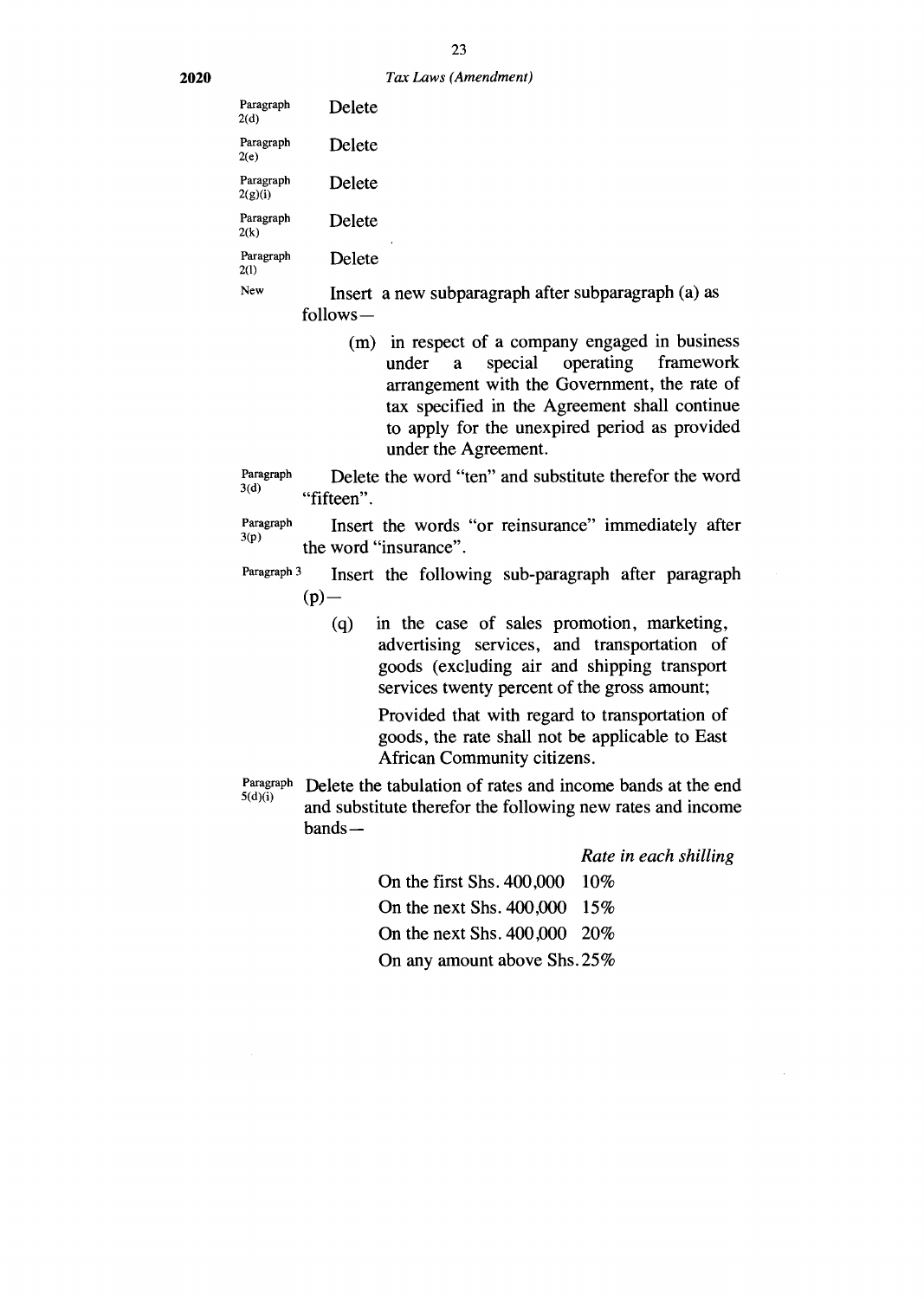1,200,000 of the amount in excess of the tax free amount

Paragraph 5(d)(ii) Delete the tabulation of rates and income bands at the end and substitute therefor the following new rates and income bands—

 $\cdot$ 

| Rate     | in | each |
|----------|----|------|
| shilling |    |      |

| On the first Shs.288,000 | $10\%$ |
|--------------------------|--------|
| On the next Shs.200,000  | 15%    |
| On the next Shs. 200,000 | 20%    |
| On all income above Shs. | 25%    |
| 688,000                  |        |

Deleting the words "thirty percent" and substitute therefor the words "twenty five percent". Paragraph  $5(d)(iii)$ 

Paragraph 9 Delete the words "three percent" and substitute therefor the words "one percent".

Delete the proviso to paragraph (aa).

(No. 35 of The Value  $s.5(2)$ Added Tax, 2013

2013)

 $s.16(1)$  Delete proviso and substitute therefor the following new proviso—

Provided that a credit note may be issued:

- (a) only within six months after the issue of the relevant tax invoice; or
- (b) where there is a commercial dispute in court with regard to the price payable, within thirty days after the determination of the matter.
- s.31(1) Delete the word "five" appearing in the proviso and substitute therefor the word "four".

s. 43(1) Delete the words "Every registered" appearing in subsection (1) and substitute therefor the article "A".

First Schedule **Section** A Part I Paragraph 27 Delete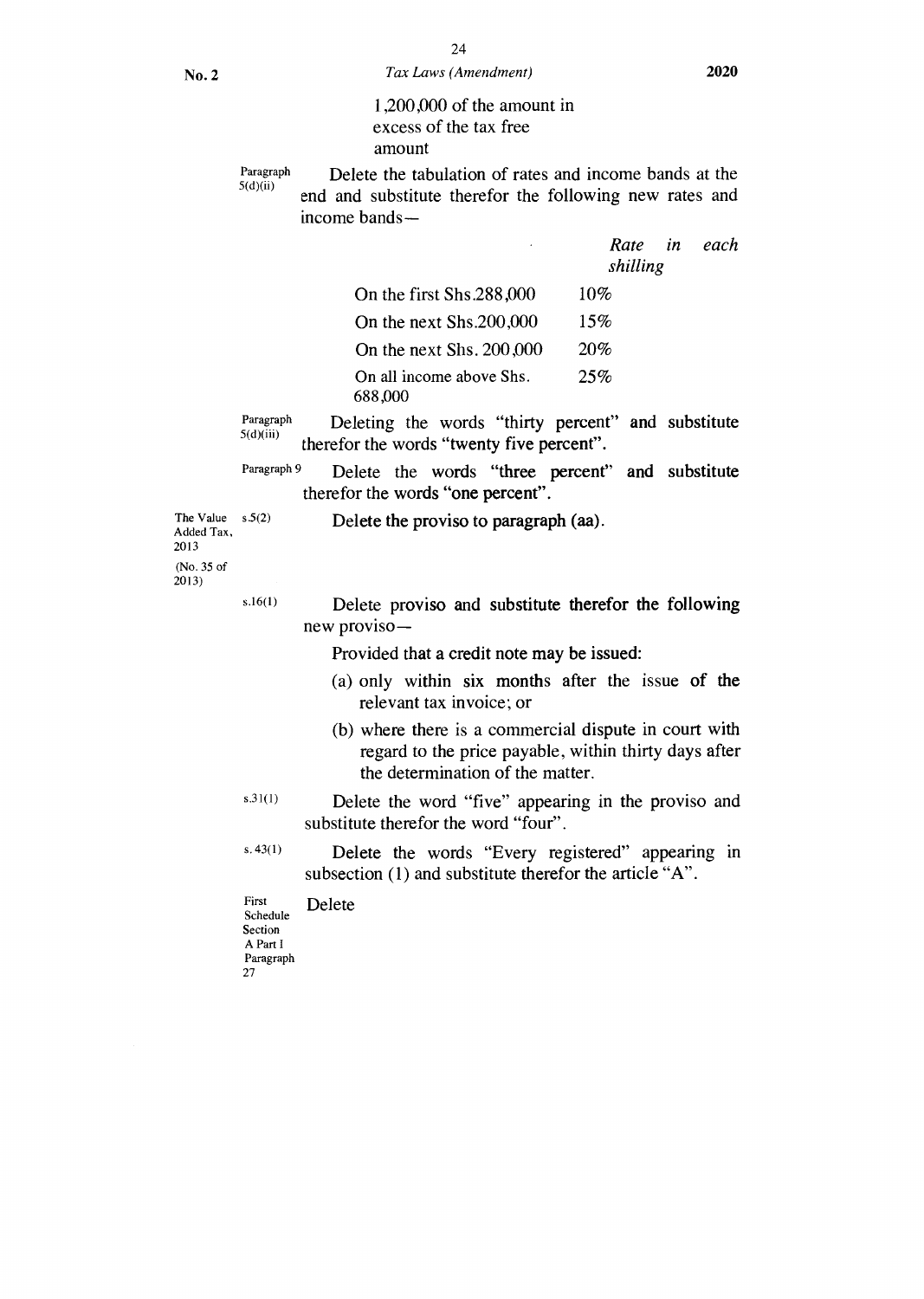# 25 2020 *Tax Laws (Amendment)*

| Paragraph<br>29    | Delete                                                |
|--------------------|-------------------------------------------------------|
| Paragraph<br>30    | Delete                                                |
| Paragraph<br>30A   | Delete                                                |
| Paragraph<br>39(3) | Insert the following new items in proper their proper |
|                    | numerical sequence—                                   |

| Tariff line | Description                                                                                                                                                                                                                        |
|-------------|------------------------------------------------------------------------------------------------------------------------------------------------------------------------------------------------------------------------------------|
| 3002.20.00  | Vaccines for human medicine.                                                                                                                                                                                                       |
| 3002.30.00  | Vaccines for veterinary medicine                                                                                                                                                                                                   |
| 3003.10.00  | Medicaments containing penicillin<br>thereof,<br>derivatives<br>with<br>$\alpha$ r<br>penicillanic acid structure,<br>or<br>streptomycin or their derivatives.                                                                     |
| 3003.39.00  | Other medicaments, containing<br>hormones or other products of heading<br>29.37 but not containing<br>No.<br>antibiotics, not put up in measured<br>doses or in forms or packings for retail<br>sale.                              |
| 3003.40.00  | Medicaments containing alkaloids<br>derivatives thereof but not<br>or<br>containing hormones or other products<br>of heading No. 29.37 or antibiotics,<br>not put up in measured doses or in<br>forms or packings for retail sale. |
| 3003.90.00  | Other.                                                                                                                                                                                                                             |
| 3003.90.10  | Infusion solutions for ingestion<br>other than by mouth not put up in<br>measured doses or in forms<br><b>or</b><br>packings for retail sale.                                                                                      |
| 3003.90.90  | Other medicaments (excluding                                                                                                                                                                                                       |

3003.90.90 Other medicaments (excluding goods of heading No. 30.02, 30.05 or 30.06) consisting of two or more

 $\sim$   $\sim$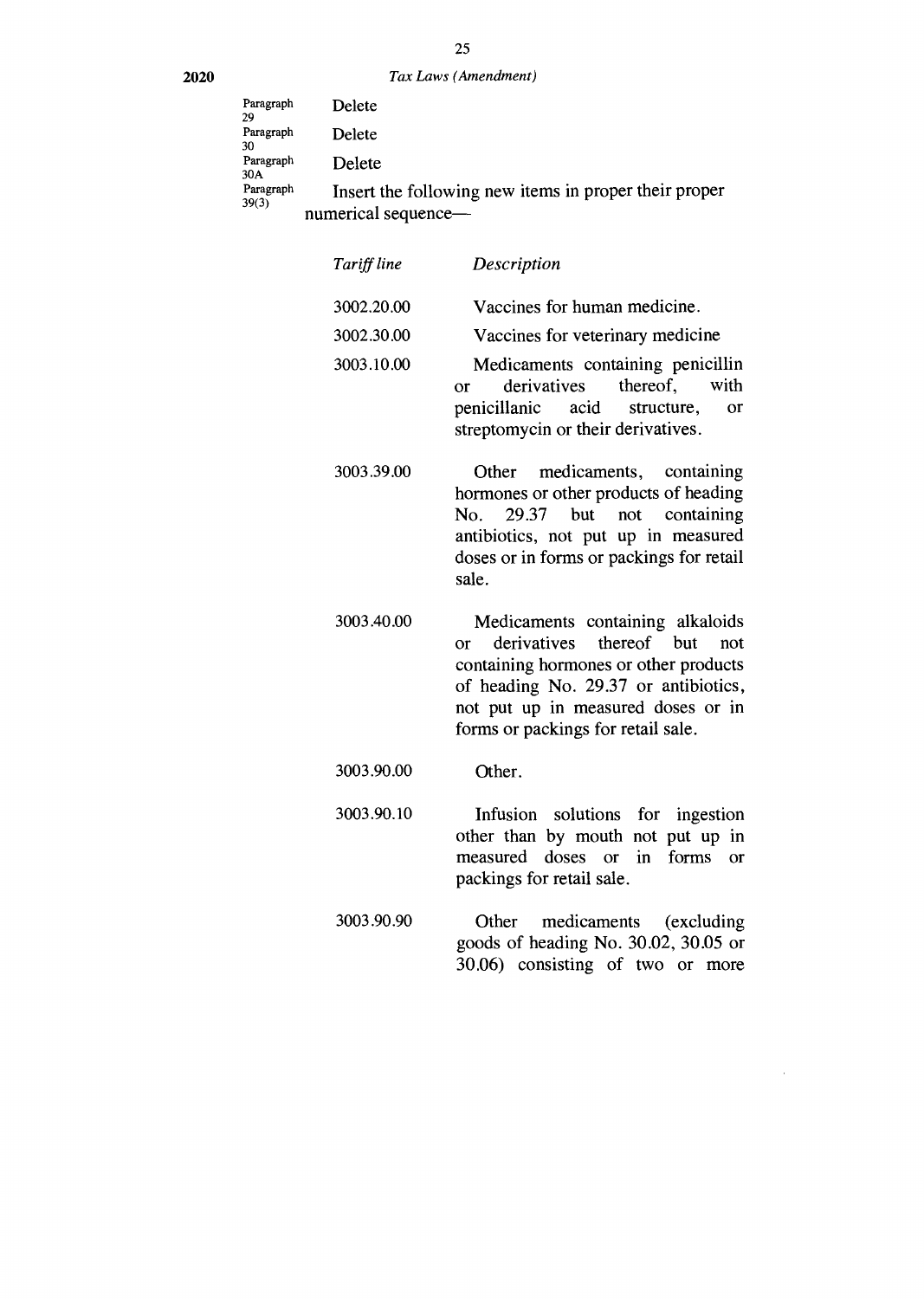26

constituents which have been mixed together for therapeutic or prophylactic uses, not put up in measured doses or in forms or packings for retail sale.

- 3004.10.00 Medicaments containing penicillin or derivatives thereof, with a penicillanic acid structure, or streptomycin or their derivatives, put up in measured doses or in forms or packings for retail sale.
- 3004.20.00 Medicaments containing other antibiotics, put up in measured doses or in forms or packings for retail sale.
- 3004.32.00 Medicaments containing adrenal cortical hormones, put up in measured doses or in forms or packings for retail sale.
- 3004.39.00 Other medicaments containing hormones or other products of heading No. 29.37 but not containing antibiotics, put up in measured doses or in forms or packings for retail sale.
- 3004.41.00 Containing ephedrine or its salts.
- 3004.42.00 Containing pseudoephedrine (INN) or its salts.
- 3004.49.00 Other.
- 3004.50.00 Other medicaments containing vitamins or other products of heading No. 29.36 put up in measured doses or in forms or packings for retail sale.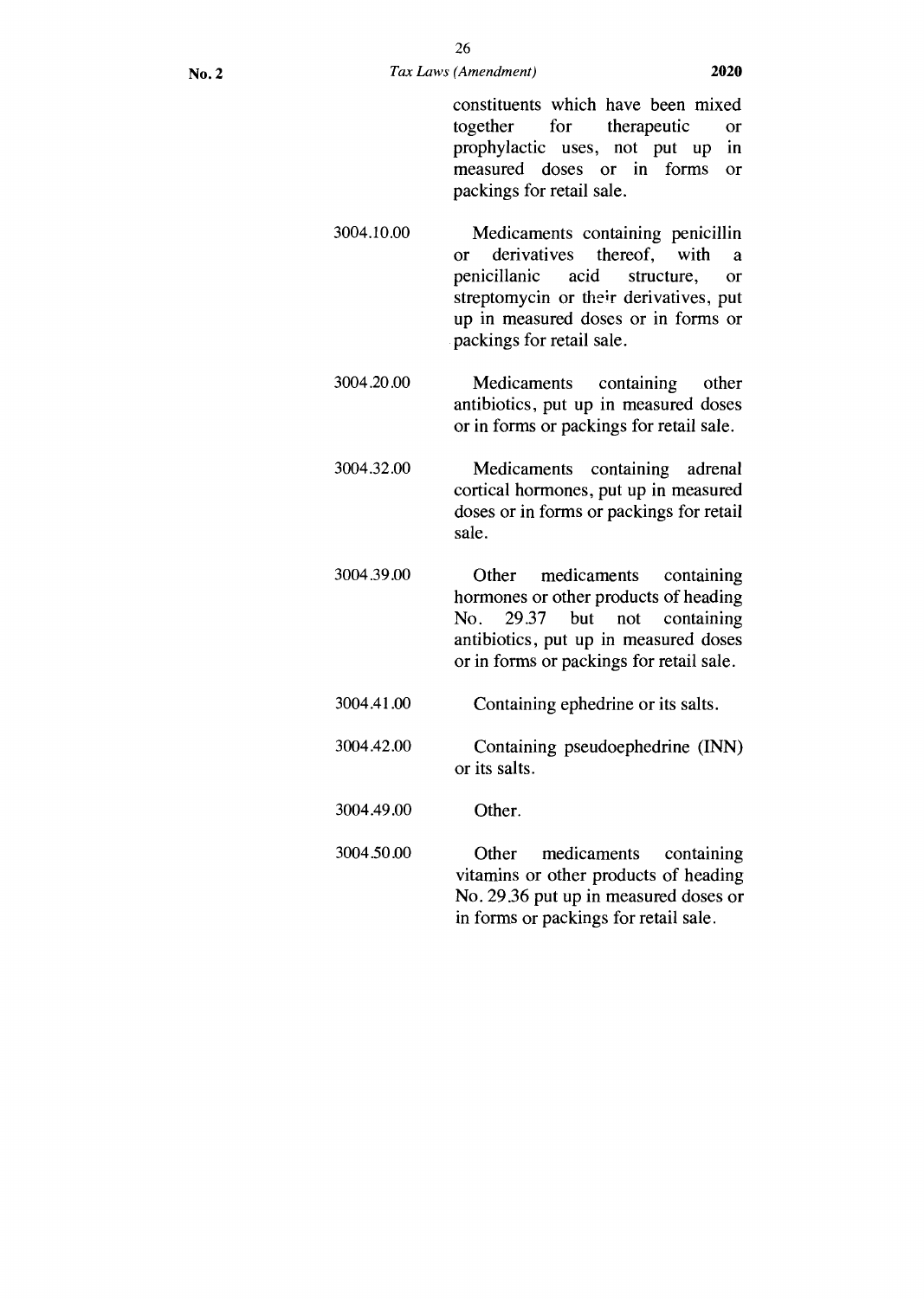|--|

3004.90.90 Other medicaments (excluding goods of heading No. 30.02, 30.05 or<br>30.06) consisting of mixed or consisting of mixed or unmixed products, for therapeutic or prophylactic uses, put up in measured doses or in forms or packings for retail sale.

| Paragraph 52  | Delete    |
|---------------|-----------|
| Paragraph 52A | Delete    |
| Paragraph 52B | Delete    |
| Paragraph 53  | Delete    |
| Paragraph 55  | Delete    |
| Paragraph 60  | Delete    |
| Paragraph 61  | Delete    |
| Paragraph 88  | Delete    |
| Paragraph 93  | Delete    |
| Paragraph 94  | Delete    |
| <b>New</b>    | Insert th |

Insert the following new paragraph immediately after paragraph 96 —

96A. Personal protective equipment, including facemasks, for use by medical personnel in registered hospitals and clinics, or by members of the public in the case of a pandemic or a notifiable infectious disease.

 $\cdot$ 

| Delete |
|--------|
|        |

Paragraph 102 Delete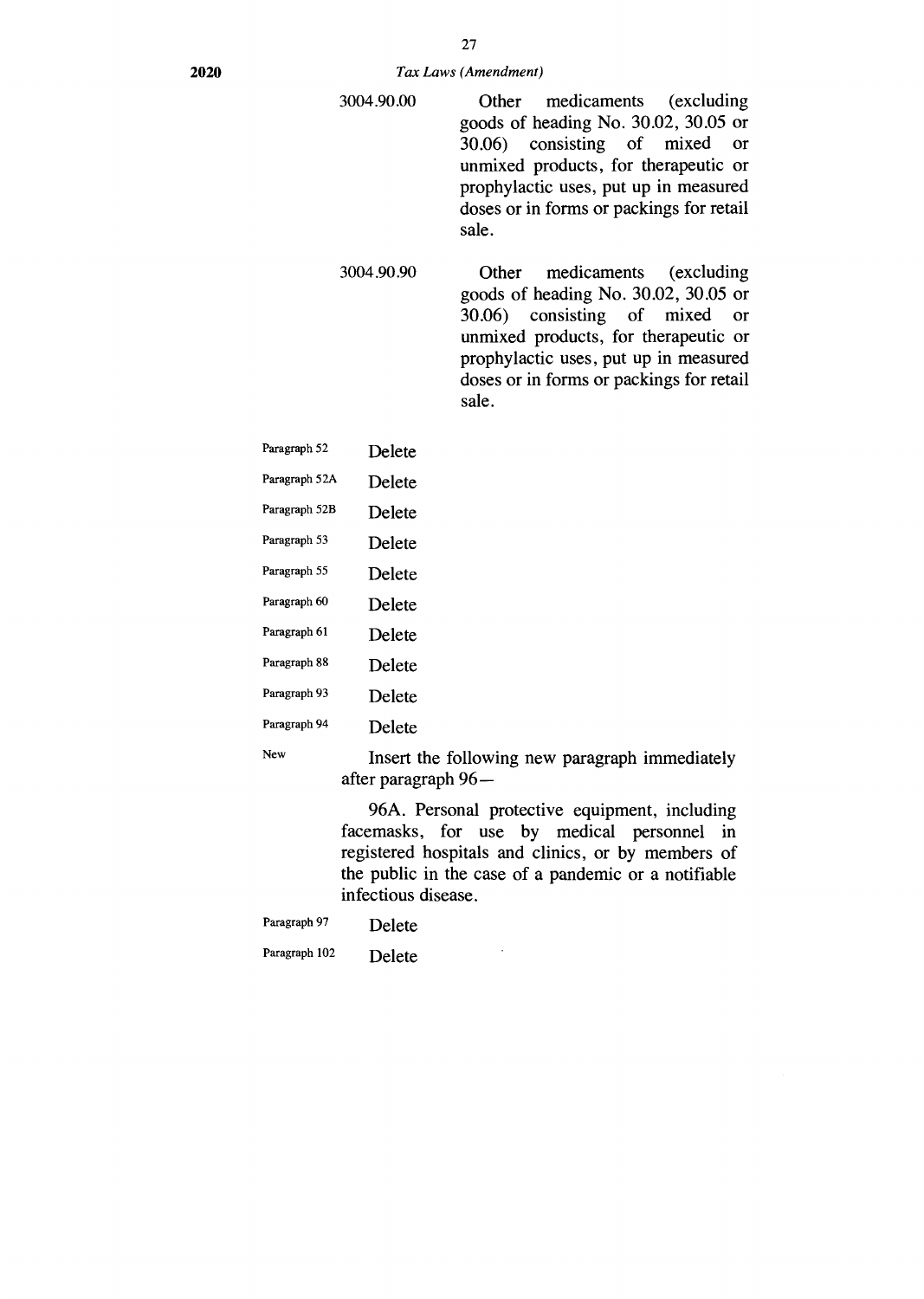| No. 2                                                     |                                                              | 2020<br>Tax Laws (Amendment)                                                                                                                                             |
|-----------------------------------------------------------|--------------------------------------------------------------|--------------------------------------------------------------------------------------------------------------------------------------------------------------------------|
|                                                           | Part II<br>paragraph 10                                      | Delete and substitute therefor the following new<br>paragraph-                                                                                                           |
|                                                           |                                                              | 10. Tea and coffee brokerage services.                                                                                                                                   |
|                                                           | Paragraph 22                                                 | Delete                                                                                                                                                                   |
|                                                           | Paragraph 28                                                 | Delete                                                                                                                                                                   |
|                                                           | Paragraph 30                                                 | Delete                                                                                                                                                                   |
|                                                           | Paragraph 31                                                 | Delete                                                                                                                                                                   |
|                                                           | Second<br>Schedule<br>Part C                                 | Repeal                                                                                                                                                                   |
| The Excise<br>Duty Act,<br>2015<br>(No. 23 of<br>2015)    | First Schedule<br>Part III                                   | Delete the words "licensed financial institutions"<br>appearing in the definition of the term "other fees" and<br>substituting therefor the words "licensed activities". |
|                                                           | Second<br>Schedule<br>Part A<br>Paragraph 13<br>Paragraph 14 | Delete<br>Delete                                                                                                                                                         |
| The Tax<br>Procedures<br>Act, 2015<br>(No. 29 of<br>2015) | s.65(3)                                                      | Delete the words "forty five" appearing before the<br>word "days" and substitute therefor the word<br>"sixty".                                                           |
|                                                           | s. 69                                                        | Repeal                                                                                                                                                                   |
|                                                           | s.83(1)                                                      | "five"<br>Delete<br>the<br>words<br>thousand<br>shillings"<br>appearing paragraph (b) and substitute therefor the<br>words "one thousand shillings"                      |
| The<br>Miscellaneou<br>s Fees and<br>Levies Act,<br>2016  | s.7(2A)(a)                                                   | Delete                                                                                                                                                                   |
| (No. 29 of<br>2016)                                       |                                                              |                                                                                                                                                                          |
|                                                           | s. 8(3)                                                      | Insert the words "and operation" immediately after<br>the word "construction".                                                                                           |
|                                                           | New                                                          | Insert the following new section immediately after<br>section 8A-                                                                                                        |
|                                                           |                                                              | Processing<br><b>8B.</b> (1) There shall be a fee to be<br>fees on duty<br>known as the processing fee on all motor<br>free motor.                                       |

vehicles excluding motorcycles imported

free motor vehicles.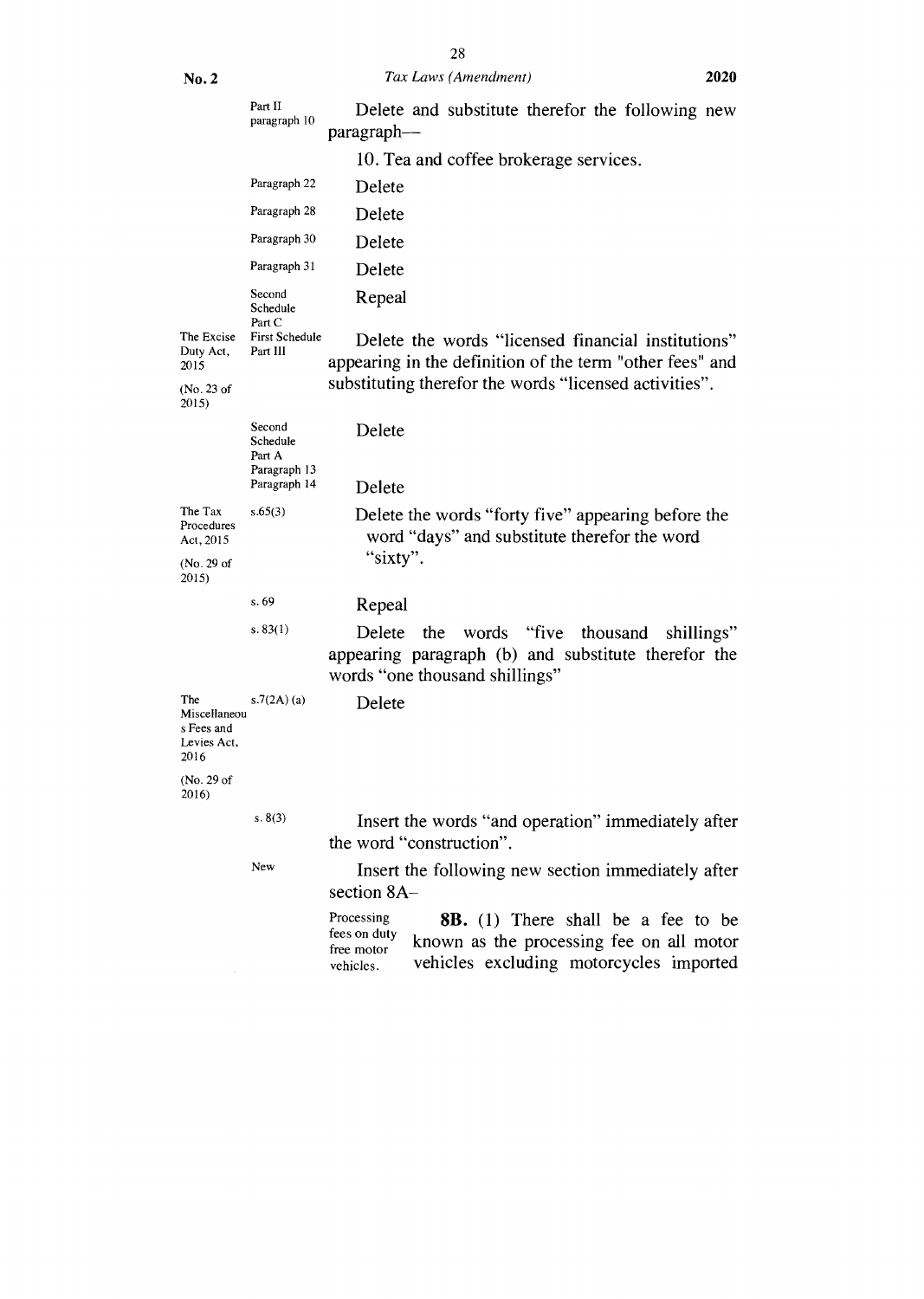### **2020** *Tax Laws (Amendment)*

or purchased duty free prior to clearance through customs under the Fifth Schedule to the East African Community Customs Management Act, 2004.

(2) The fee shall be Kenya shillings ten thousand applicable to all motor vehicles excluding motorcycles imported or purchased duty free specified in paragraphs 4, 5, 6, 7, 8, 9, 10 and 11 of Part A, and paragraph 3 and 5 of Part B under the Fifth Schedule to the East African Community Customs Management Act, 2004.

| The Kenya<br>Revenue<br><b>Authority</b><br>Act. 1995<br>(No. 2 of<br>1995) | Second<br>Schedule<br>Part A<br>Paragraph<br>(viii) | Delete                                                                                                                                                                                                                                                      |
|-----------------------------------------------------------------------------|-----------------------------------------------------|-------------------------------------------------------------------------------------------------------------------------------------------------------------------------------------------------------------------------------------------------------------|
|                                                                             | Paragraph (ix)                                      | Delete                                                                                                                                                                                                                                                      |
|                                                                             | Paragraph (xxi)                                     | Delete                                                                                                                                                                                                                                                      |
|                                                                             | Paragraph<br>(xxi)                                  | Delete                                                                                                                                                                                                                                                      |
|                                                                             | Second<br>Schedule<br>Part B                        | Delete                                                                                                                                                                                                                                                      |
|                                                                             | Paragraph (v)<br>Paragraph (va)                     | Delete                                                                                                                                                                                                                                                      |
|                                                                             | Paragraph (vii)                                     | Delete                                                                                                                                                                                                                                                      |
|                                                                             | s.5A(2)                                             | following new<br>the<br>(c)<br>Insert<br>paragraph<br>immediately after paragraph (b).<br>(a) in the case of information not specified in<br>paragraph (a) and (b) leading<br>the<br>to<br>enforcement of the tax laws, five hundred<br>thousand shillings. |
|                                                                             | <b>New</b>                                          | Insert the following new section immediately after<br>section $15-$                                                                                                                                                                                         |
|                                                                             |                                                     | Appointment<br>15A. (1) The Commissioner may<br>of Agents.<br>appoint a person registered under the<br>Banking Act to act as an agent for<br>revenue banking services through an<br>agreement.                                                              |